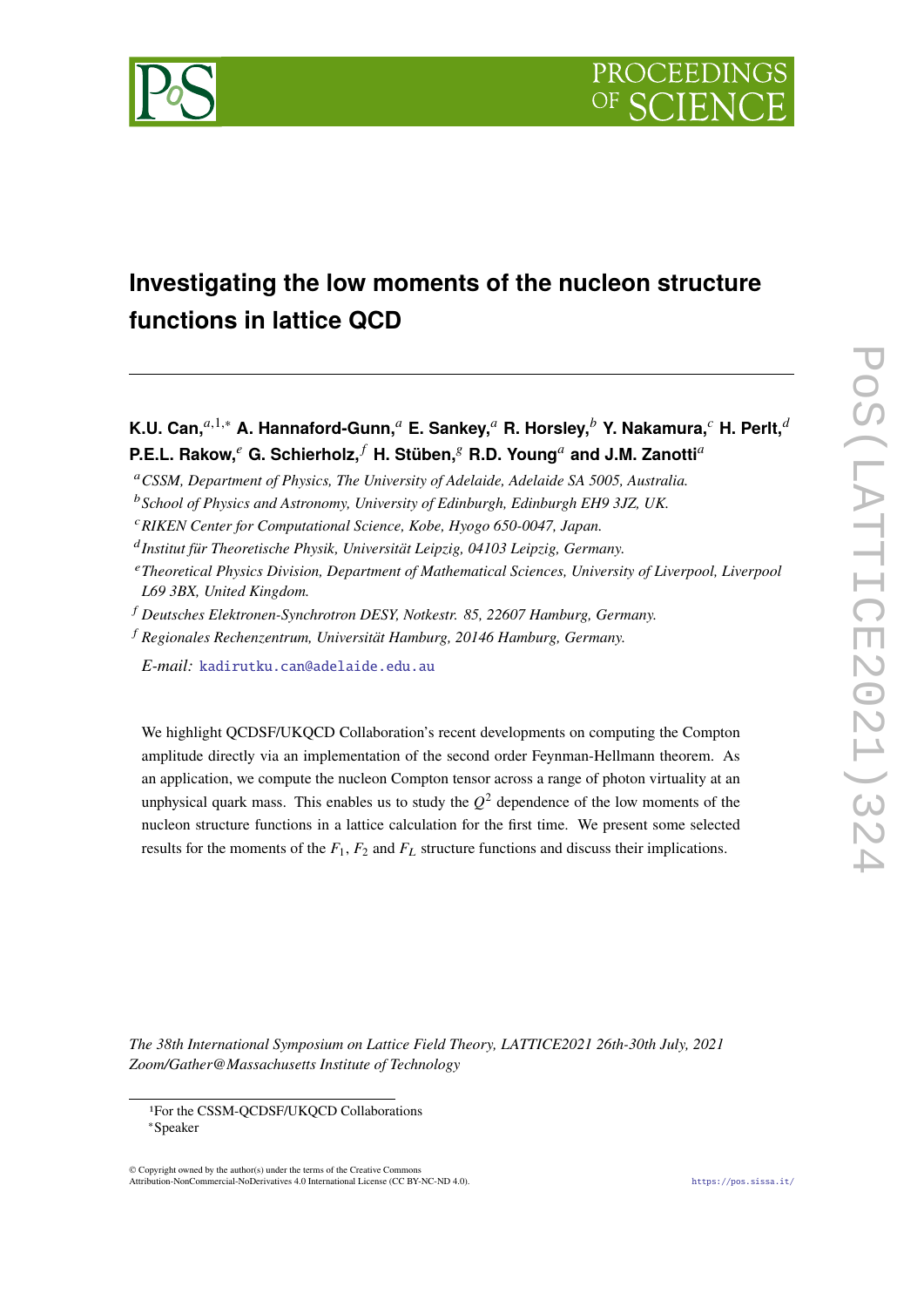# **1. Introduction**

Computing nuclear structure functions poses several challenges to lattice QCD practitioners, most notably the operator mixing and renormalisation issues  $[1, 2]$  $[1, 2]$  $[1, 2]$  that complicate the lattice operator product expansion (OPE) approach.

Recently, the focus has largely been directed to light-cone PDFs that can be computed from quasi- and pseudo-PDF approaches which evade these issues and obtain the  $x$ -dependence of the parton distributions. A detailed account of quasi- and pseudo-PDF, and other approaches, including their limitations, and in general what has been accomplished so far, is given in recent reviews [\[3,](#page-6-2) [4\]](#page-7-0) and plenaries at the lattice conferences [\[5,](#page-7-1) [6\]](#page-7-2) highlighting the immense efforts and the progress of the lattice community.

A complementary approach that is pursued by the QCDSF/UKQCD Collaboration is to extract the forward Compton amplitude and access the structure functions that way. This approach is akin to an experimental one where we are able to obtain the full Compton amplitude, which includes all twist contributions and power corrections. Our determination of the Compton amplitude takes advantage of the Feynman-Hellmann approach to hadron structure [\[7,](#page-7-3) [8\]](#page-7-4). The procedure is detailed in [\[9,](#page-7-5) [10\]](#page-7-6) which presents a derivation for the determination of the forward Compton amplitude via the Feynman-Hellmann theorem, together with an application to the nucleon structure function  $F_1$ . In this contribution, we summarise the method and report on our recent progress on accessing the  $F_1$ ,  $F_2$  and  $F_L$  structure functions of the nucleon.

#### **2. Compton tensor and the structure functions**

The starting point is the forward Compton amplitude described by the time ordered product of electromagnetic currents sandwiched between nucleon states,

<span id="page-1-1"></span><span id="page-1-0"></span>
$$
T_{\mu\nu}(p,q) = \int d^4 z \, e^{iq \cdot z} \rho_{ss'}(p,s' | \mathcal{T} \left\{ \mathcal{J}_{\mu}(z) \mathcal{J}_{\nu}(0) \right\} | p,s \rangle, \tag{1}
$$

where  $p(s)$  is the momentum (spin) of the nucleon, q is the momentum of the virtual photon, and  $\rho$ is the polarisation density matrix. We are interested in the unpolarised part of the Compton tensor, which is parametrised in terms of two Lorentz-invariant scalar functions,  $\mathcal{F}_1$  and  $\mathcal{F}_2$  as follows

$$
T_{\mu\nu}(p,q) = \left(-g_{\mu\nu} + \frac{q_{\mu}q_{\nu}}{q^2}\right)\mathcal{F}_1(\omega, Q^2) + \left(p_{\mu} - \frac{p \cdot q}{q^2}q_{\mu}\right)\left(p_{\nu} - \frac{p \cdot q}{q^2}q_{\nu}\right)\frac{\mathcal{F}_2(\omega, Q^2)}{p \cdot q},\tag{2}
$$

where  $Q^2 = -q^2$ . These invariant Compton structure functions  $\mathcal{F}_{1,2}$  are related to the corresponding ordinary structure functions via the optical theorem, which states  $\text{Im } \mathcal{F}_{1,2}(\omega, Q^2) = 2\pi F_{1,2}(x, Q^2)$ . Making use of analyticity, crossing symmetry and the optical theorem, we can write a dispersion relation for  $\mathcal F$  and connect them to the inelastic structure functions,

<span id="page-1-2"></span>
$$
\overline{\mathcal{F}}_1(\omega, Q^2) = 2\omega^2 \int_0^1 dx \frac{2x F_1(x, Q^2)}{1 - x^2 \omega^2 - i\epsilon}, \quad \mathcal{F}_2(\omega, Q^2) = 4\omega \int_0^1 dx \frac{F_2(x, Q^2)}{1 - x^2 \omega^2 - i\epsilon},
$$
(3)

where we will use  $\overline{\mathcal{F}}_i(\omega, Q^2) = \mathcal{F}_i(\omega, Q^2) - \mathcal{F}_i(0, Q^2)$  throughout to denote a once subtracted function. Additionally, a once-subtracted dispersion relation for the longitudinal structure function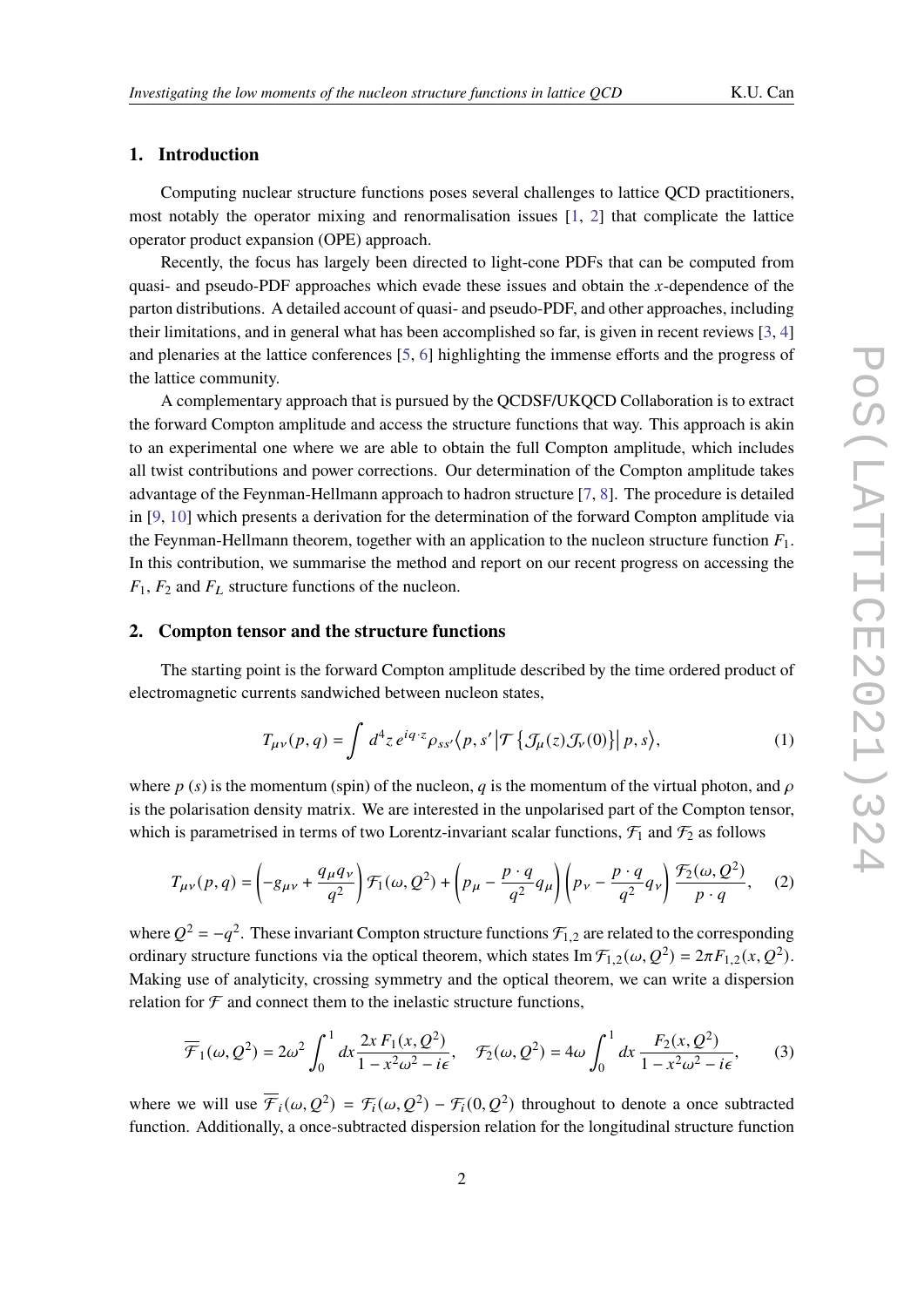<span id="page-2-1"></span><span id="page-2-0"></span>

 $F_L(x)$  is written as,

$$
\overline{\mathcal{F}}_L(\omega, \mathcal{Q}^2) = 2\omega^2 \int_0^1 dx \frac{F_L(x, \mathcal{Q}^2)}{1 - x^2 \omega^2 - i\epsilon}, \text{ where}
$$
\n(4)

$$
F_L(x, Q^2) = \left(1 + \frac{4M^2}{Q^2}x^2\right)F_2(x, Q^2) - 2xF_1(x, Q^2),\tag{5}
$$

with  $M$  the mass of the nucleon. Note that a subtraction is necessary, given the high-energy behaviour of  $F_1$ . Although we are only concerned with subtracting it away, understanding the subtraction function is an interesting subject in itself. Related discussions on the subtraction function can be found in  $[11-14]$  $[11-14]$ , and further details and investigations will be presented in future publications [\[15,](#page-7-9) [16\]](#page-7-10).

The expression in Eq. [\(5\)](#page-2-0) recovers the well-known Callan-Gross relation,  $F_L(x) = F_2(x)$  –  $2xF_1(x)$ , in the  $Q^2 \to \infty$  limit. However the  $1/Q^2$  term, which picks up the next moment of  $F_2$ , is crucial for the low- and mid- $Q^2$  regions. With our chosen parametrisation (Eq. [\(2\)](#page-1-0)), the longitudinal structure function  $\mathcal{F}_L$  can be constructed via the following combination of  $\mathcal{F}_1$  and  $\mathcal{F}_2$ ,

<span id="page-2-5"></span><span id="page-2-4"></span><span id="page-2-3"></span><span id="page-2-2"></span>
$$
\mathcal{F}_L(\omega, Q^2) = -\mathcal{F}_1(\omega, Q^2) + \frac{\omega}{2}\mathcal{F}_2(\omega, Q^2) + \frac{2M^2}{Q^2}\frac{\mathcal{F}_2(\omega, Q^2)}{\omega}.
$$
\n<sup>(6)</sup>

With a judicious choice of kinematics, we are able to isolate the Compton structure functions from the tensor in Eq. [\(1\)](#page-1-1). Working in Minkowski space with metric  $g_{\mu\nu} = \text{diag}(+,-,-,-)$ , we have

$$
\mathcal{F}_1(\omega, Q^2) = T_{33}(p, q), \qquad \text{for } \mu = \nu = 3 \text{ and } p_3 = q_3 = 0,
$$
 (7)

$$
\mathcal{F}_2(\omega, Q^2) = \frac{\omega Q^2}{2E_N^2} \left[ T_{00}(p, q) + T_{33}(p, q) \right], \qquad \text{for } \mu = \nu = 0 \text{ and } p_3 = q_3 = q_0 = 0. \tag{8}
$$

Writing Eqs. [\(3\)](#page-1-2) and [\(4\)](#page-2-1) at fixed  $Q^2$  as a geometric series, the Compton structure functions can be expanded as an infinite sum of Mellin moments of the inelastic structure functions,

$$
\overline{\mathcal{F}}_1(\omega, \mathcal{Q}^2) = \sum_{n=1}^{\infty} 2\omega^{2n} M_{2n}^{(1)}(\mathcal{Q}^2), \qquad \text{with } M_{2n}^{(1)}(\mathcal{Q}^2) = 2 \int_0^1 dx \, x^{2n-1} F_1(x, \mathcal{Q}^2), \qquad (9)
$$

<span id="page-2-6"></span>
$$
\mathcal{F}_2(\omega, \mathcal{Q}^2) = \sum_{n=1}^{\infty} 4\omega^{2n-1} M_{2n}^{(2)}(\mathcal{Q}^2), \quad \text{with } M_{2n}^{(2)}(\mathcal{Q}^2) = \int_0^1 dx \, x^{2n-2} F_2(x, \mathcal{Q}^2), \quad (10)
$$

$$
\overline{\mathcal{F}}_L(\omega, \mathcal{Q}^2) = \sum_{n=1}^{\infty} 2\omega^{2n} M_{2n}^{(L)}(\mathcal{Q}^2), \qquad \text{with } M_{2n}^{(L)}(\mathcal{Q}^2) = \int_0^1 dx \, x^{2n-2} F_L(x, \mathcal{Q}^2). \tag{11}
$$

## **3. Feynman-Hellmann technique**

Our implementation of the second order Feynman-Hellmann method is presented in detail in [\[10\]](#page-7-6). Here, we briefly summarise its main aspects.

An analysis of the Compton amplitude, such as the one given in Eq. [\(1\)](#page-1-1), requires the evaluation of lattice 4-point functions. Application of the Feynman-Hellmann method reduces this problem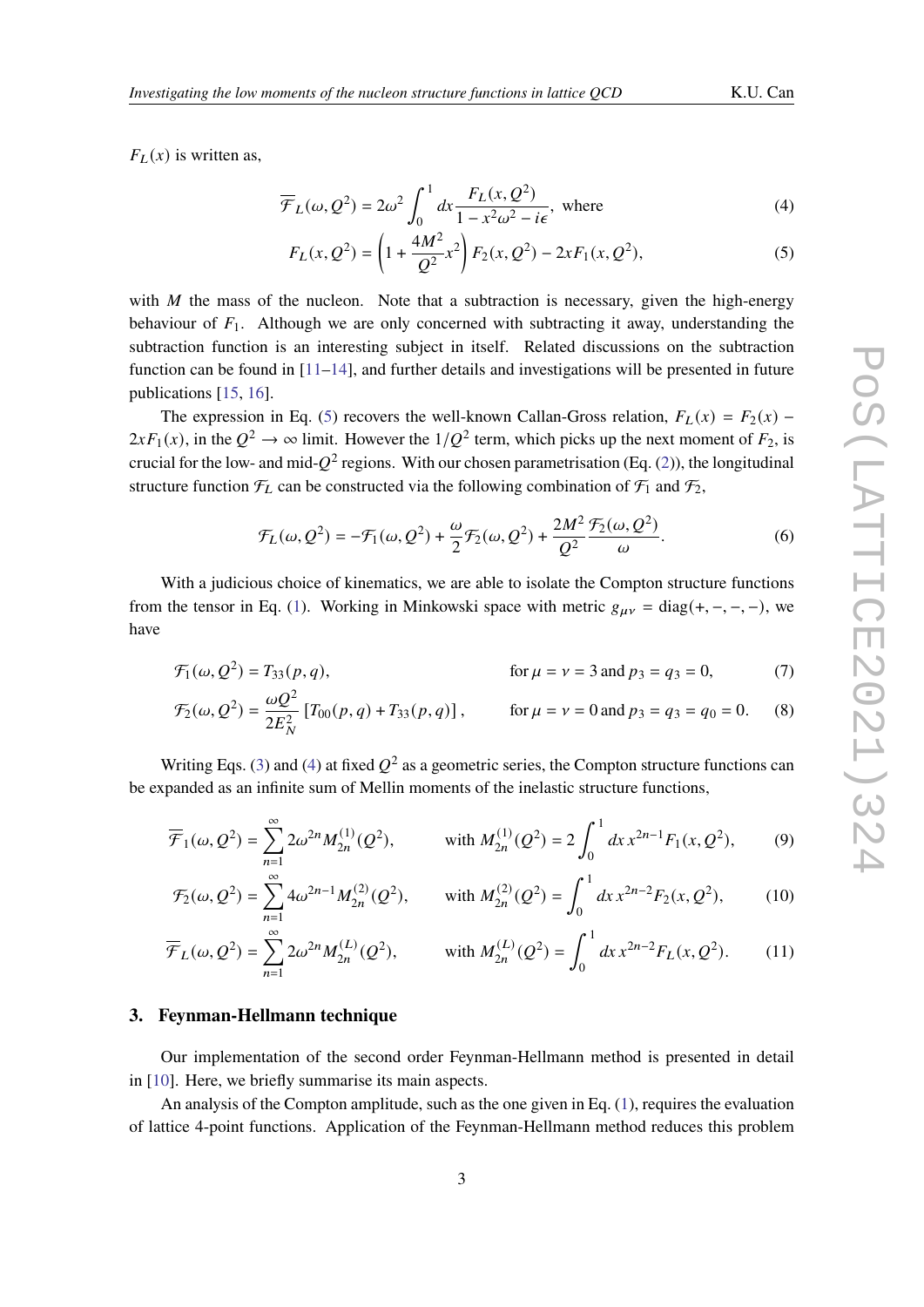to a more simple analysis of 2-point correlation functions using the established techniques of spectroscopy. To start, we modify the fermion action with the following perturbing term,

<span id="page-3-0"></span>
$$
S(\lambda) = S + \lambda \int d^3 z (e^{i\mathbf{q} \cdot \mathbf{z}} + e^{-i\mathbf{q} \cdot \mathbf{z}}) \mathcal{J}_{\mu}(z), \qquad (12)
$$

where  $\lambda$  is the strength of the coupling between the quarks and the external field,  $\mathcal{J}_u(z)$  =  $Z_V \bar{q}(z) \gamma_\mu q(z)$  is the electromagnetic current coupling to the quarks, **q** is the external momentum inserted by the current and  $Z_V$  is the renormalization constant for the local electromagnetic current.

The main strategy to derive the relation between the energy shift and the matrix element is to work out the second-order derivatives of the two-point correlation function with respect to the external field from two complementary perspectives. Differentiating the energy of the perturbed nucleon correlator,  $G_{\lambda}^{(2)}(\mathbf{p};t) \simeq A_{\lambda}(\mathbf{p})e^{-E_{N_{\lambda}}(\mathbf{p})t}$ , one finds a distinct temporal signature for the second-order energy shift, and by matching it to the expression, coming from a direct evaluation of the correlator, one arrives at the desired relation between the energy shift and the matrix element describing the Compton amplitude,

$$
\frac{\partial^2 E_{N_\lambda}(\mathbf{p})}{\partial \lambda^2}\bigg|_{\lambda=0} = -\frac{T_{\mu\mu}(p,q) + T_{\mu\mu}(p,-q)}{2E_N(\mathbf{p})},\tag{13}
$$

where T is the Compton amplitude defined in Eq. [\(1\)](#page-1-1),  $q = (0, q)$  is the external momentum encoded by Eq. [\(12\)](#page-3-0), and  $E_{N_A}(\mathbf{p})$  is the nucleon energy at momentum  $\mathbf{p}$  in the presence of a background field of strength  $\lambda$ . This expression is the principal relation that we use to access the Compton amplitude and hence the Compton structure functions as in Eqs. [\(7\)](#page-2-2) and [\(8\)](#page-2-3). For a more detailed derivation, see [\[10\]](#page-7-6).

# **4. Selected results and discussion**

We carry out our simulations on OCDSF/UKOCD-generated  $2 + 1$ -flavour gauge configurations. Two ensembles are used with volumes  $V = [32<sup>3</sup> \times 64, 48<sup>3</sup> \times 96]$ , and couplings  $\beta = [5.50, 5.65]$  corresponding to lattice spacings  $a = [0.074, 0.068]$  fm and the physical cutoffs  $a^{-1} = [2.667, 2.902]$  GeV, respectively. Quark masses are tuned to the  $SU(3)$  symmetric point where the masses of all three quark flavours are set to approximately the physical flavour-singlet mass,  $\overline{m} = (2m_s + m_l)/3$  [\[17,](#page-7-11) [18\]](#page-7-12), yielding  $m_\pi \approx$  [470, 420]MeV. We obtain amplitudes for several values of current momentum,  $Q^2$ , in the range  $1.5 \leq Q^2 \leq 7$  GeV<sup>2</sup>. Multiple  $\omega$  values are accessed at each simulated value of **q** by varying the nucleon momentum **p**, which allows for a mapping of the  $\omega$  dependence of the Compton structure functions.

In order to extract the second order energy shift from the lattice correlation functions, we construct the following ratio,

<span id="page-3-1"></span>
$$
\mathcal{R}_{\lambda}^{e}(\mathbf{p},t) \equiv \frac{G_{+\lambda}^{(2)}(\mathbf{p},t)G_{-\lambda}^{(2)}(\mathbf{p},t)}{\left(G^{(2)}(\mathbf{p},t)\right)^{2}} \xrightarrow{t \gg 0} A_{\lambda}(\mathbf{p})e^{-2\Delta E_{N_{\lambda}}^{e}(\mathbf{p})t},
$$
\n(14)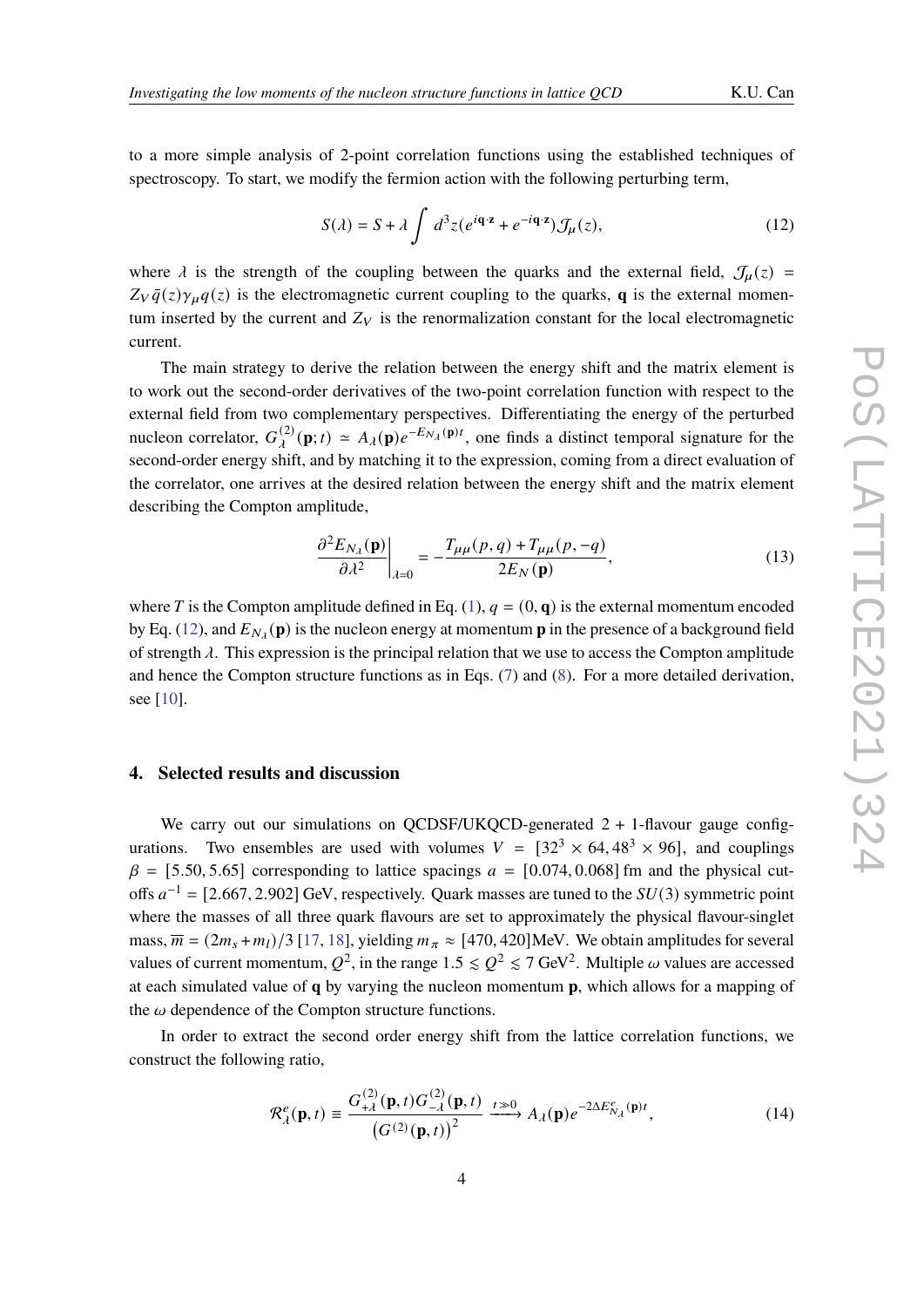<span id="page-4-0"></span>

 $\mathfrak{g}_{\mathfrak{p}}$ **Figure 1:** Top: Effective mass plot of the ratio given in Eq. [\(14\)](#page-3-1) for a  $(\mathbf{q}, \mathbf{p})$  pair. Data points are shifted for a latitude of the state of the points are shifted for a latitude of the state of the state of the clarity. Bottom:  $\lambda$  dependence of  $\Delta E_{N_{\lambda}}^{e}(\mathbf{p})$ . Error bars are smaller than the symbols. Plots taken from [\[10\]](#page-7-6).

correlation functions with two values of  $|\lambda| \le 0.025$ . two-point functions and  $G^{(2)}(\mathbf{p}, t)$  is the unperturbed one. We compute the perturbed two-point ates the en which isolates the energy shift only at even orders of  $\lambda$ ,  $\Delta E^e_{N_\lambda}(\mathbf p)$ , where  $G^{(2)}_{\pm\lambda}(\mathbf p, t)$  are the perturbed

 $2n$  $\frac{\lambda^2}{2} \left. \frac{\partial^2 E_{N_\lambda}(\mathbf{p})}{\partial \lambda^2} \right|_{\lambda = 0} + O(\lambda^4)$ , to determine the second order energy shift. The unperturbed e and odd-order lambda terms  $(O(\lambda), O(\lambda^3), ...)$  are removed by construction in the ratio [\(14\)](#page-3-1). Having even- $\lambda$  energy shifts at two  $\lambda$  values, we perform polynomial fits of the form,  $\Delta E_{N_\lambda}^e(\mathbf{p}) =$ **b**  $\frac{1}{4}$ quality and the  $\lambda$  fits in Fig. 1 from the  $32<sup>3</sup> \times 64$  ensemble. Given the smallness of our  $\lambda$  values, higher order  $O(\lambda^4)$  terms are heavily suppressed, hence the fit<br>form reduces to a simple are nonpresentatively likely representative asses for the simple 2  $\partial^2 E_{N_\lambda}(\mathbf{p})$  $\overline{\partial\lambda^2}$  $\Big|_{\lambda=0}$ +  $O(\lambda^4)$ , to determine the second order energy shift. The unperturbed energy,  $E_N$ , form reduces to a simple one parameter polynomial. We show representative cases for the signal

 $2 \cdot 10^{-4}$ Note that  $\mathcal{F}_2$  is parametrised in terms of  $\mathcal{F}_1$  and  $\mathcal{F}_L$  following Eq. [\(6\)](#page-2-4) since the Compton structure functions  $\mathcal{F}_{1,L}$  are directly related to the cross sections and we can impose the positive-definiteness Eqs. [\(9\)](#page-2-5) to [\(11\)](#page-2-6), where we truncate the series at  $n = 4$ . No dependence on higher-order terms is seen. q. (0)<br>° The above analysis is performed to map out the  $\omega$  dependence of the Compton structure<br>functions given in Eqs. [\(7\)](#page-2-2) and [\(8\)](#page-2-3) for each  $Q^2$  value that we study.  $\mathcal{F}_L(\omega, Q^2)$  is constructed The above analysis is performed to map out the  $\omega$  dependence of the Compton structure  $\mathcal{F}_2$  in a Bayesian framework to determine the first few Mellin moments of the structure functions, according to Eq. [\(6\)](#page-2-4). Once we extract the data points, we perform a simultaneous fit of  $\overline{\mathcal{F}}_1$  and on the moments. We sample the moments from uniform distributions with bounds  $M_2(Q^2) \in [0, 1]$ <br>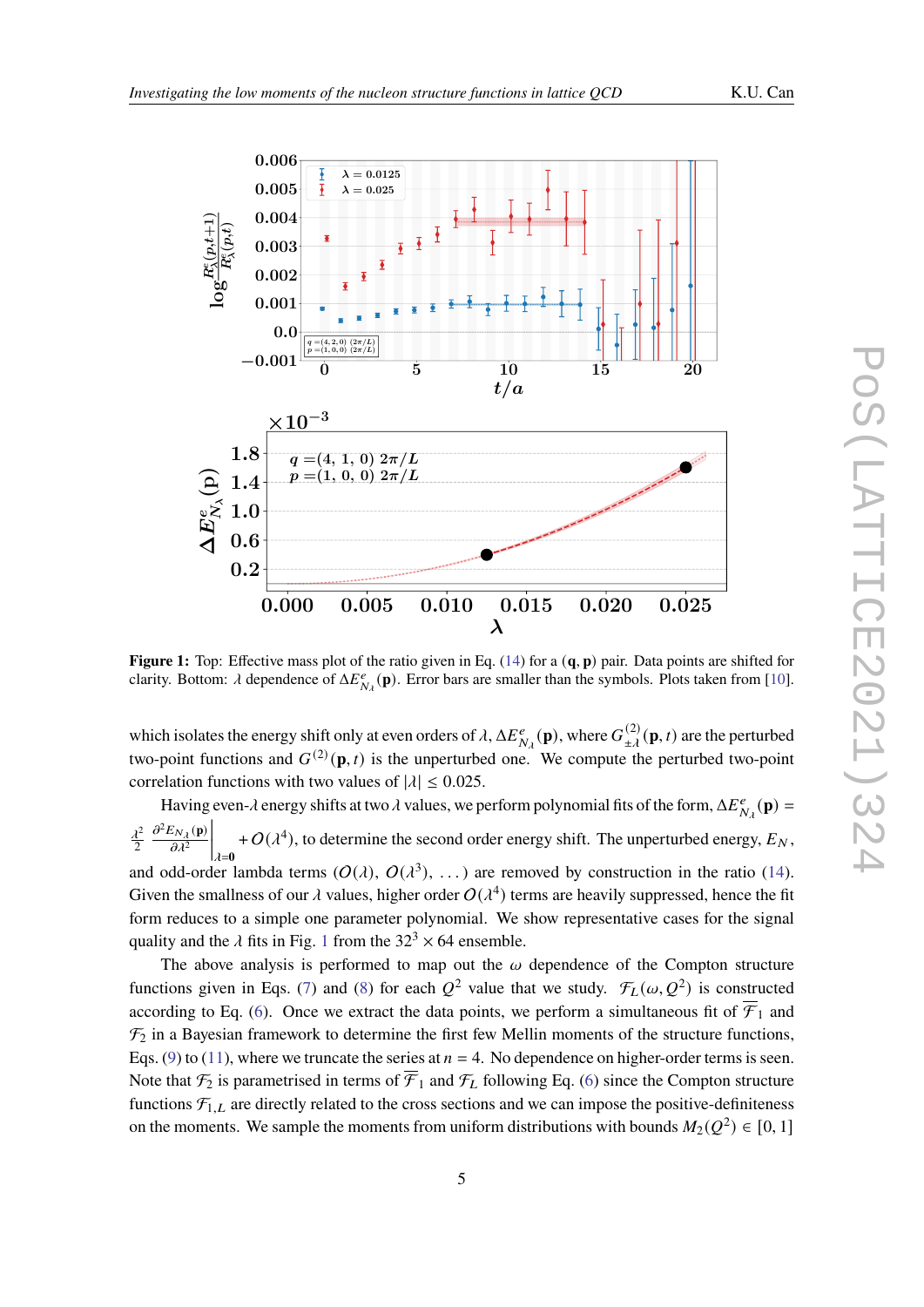<span id="page-5-0"></span>

**Figure 2:** Fits to the *uu* (top panel) and *dd* (bottom panel) components of the Compton structure functions for  $Q^2 = 4.86 \,\text{GeV}^2$ .

and  $M_{2n}(Q^2) \in [0, M_{2n-2}(Q^2)]$ , for  $n > 1$ , to enforce the monotonic decreasing nature of the moments,  $M_2(Q^2) \ge M_4(Q^2) \ge \cdots \ge M_{2n}(Q^2) \ge \cdots \ge 0$ , for *u* and *d* contributions separately. The sequences of individual  $uu$  or  $dd$  moments are selected according to a multivariate probability distribution,  $\exp(-\chi^2/2)$ , where  $\chi^2 = \sum_{\mathcal{F}} \sum_{i,j} \left[ \mathcal{F}_i^{\text{model}} - \mathcal{F}^{\text{obs}}(\omega_i) \right] C_{ij}^{-1} \left[ \mathcal{F}_i^{\text{model}} - \mathcal{F}^{\text{obs}}(\omega_j) \right]$  is the  $\chi^2$  function with the covariance matrix  $C_{ij}$ , ensuring the correlations between the data points are taken into account. We do not sample the isovector  $uu - dd$  but instead construct it from the uu and *dd* pieces. Here, F stands for  $\overline{F}_1$  and  $\mathcal{F}_2$ , and the indices *i*, *j* run through all the  $\omega$  values and both flavours.

Compton structure functions and fits depicting the extraction of the moments are shown in Fig. [2](#page-5-0) for a representative case from the  $48<sup>3</sup> \times 96$  ensemble. We show the isovector  $u - d$  moments of  $F_1$  and  $F_2$ , and the moments for the proton  $F_1$ ,  $F_2$ , and  $F_L$  in Fig. [3.](#page-6-3) Contributions from the uu,  $dd$  and  $ud$  (not shown) pieces are weighted with their electric charges and combined in obtaining the proton results.

At low- and mid- $Q^2$  values, i.e.  $Q^2 \leq 4 \text{ GeV}^2$ , moments of  $F_1$  and  $F_2$  are significantly different from each other. As we approach the larger  $Q^2$  values, i.e.  $Q^2 > 4 \text{ GeV}^2$ , they tend to similar asymptotic values close to their respective phenomenological values. Additionally, closing of the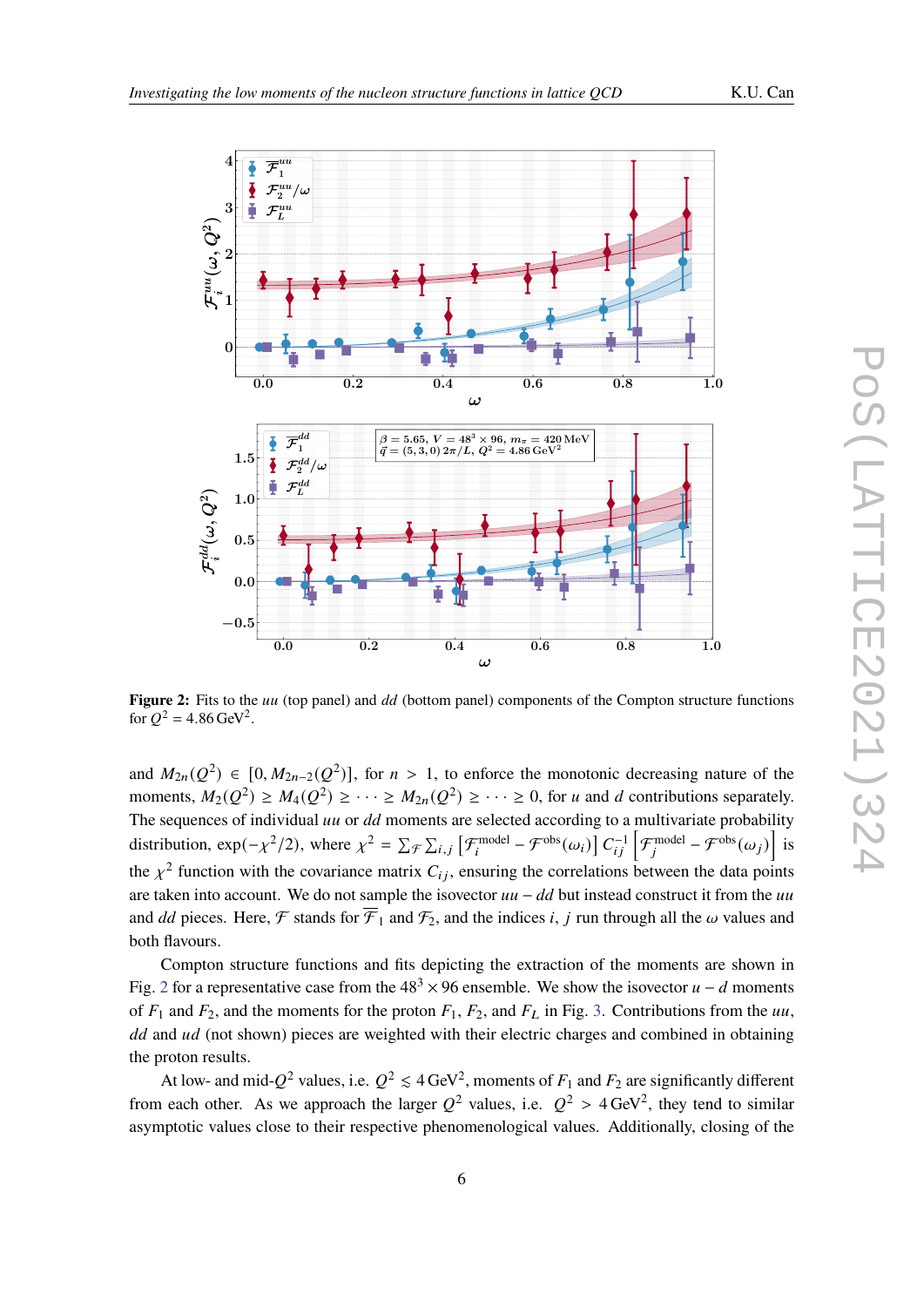<span id="page-6-3"></span>

**Figure 3:**  $Q^2$  dependence of the first moments of  $F_{1,2,L}$ . We show the moments for the isovector  $u - d$ and proton structure functions. Black stars are the experimental Nachtmann moments of  $F_2$  at  $Q^2 = 4 \text{ GeV}^2$ taken from [\[19\]](#page-7-13).

gap between the  $F_1$  and  $F_2$  moments can be interpreted as the recovery of the Callan-Gross relation, which is supported by the almost vanishing moments of  $F_L$ .

#### **5. Conclusions**

We have presented QCDSF/UKQCD Collaboration's recent efforts on calculating the Compton amplitude directly on the lattice via a novel extension of the Feynman-Hellmann techniques. Accessing the Compton amplitude allows us to extract the moments of the nucleon structure functions at a range of photon virtualities. We have shown preliminary results of the moments of the unpolarised  $F_1$ ,  $F_2$  and  $F_L$  structure functions along with their  $Q^2$  dependence. These results, especially for  $F_L$ , are a first for lattice structure function calculations, where we are able to extract the unpolarised structure functions simultaneously and study their behaviour at low- and mid- $Q^2$ values.

### **Acknowledgments**

The numerical configuration generation (using the BQCD lattice QCD program [\[20\]](#page-7-14))) and data analysis (using the Chroma software library [\[21\]](#page-7-15)) was carried out on the DiRAC Blue Gene Q and Extreme Scaling (EPCC, Edinburgh, UK) and Data Intensive (Cambridge, UK) services, the GCS supercomputers JUQUEEN and JUWELS (NIC, Jülich, Germany) and resources provided by HLRN (The North-German Supercomputer Alliance), the NCI National Facility in Canberra, Australia (supported by the Australian Commonwealth Government) and the Phoenix HPC service (University of Adelaide). RH is supported by STFC through grant ST/P000630/1. HP is supported by DFG Grant No. PE 2792/2-1. PELR is supported in part by the STFC under contract ST/G00062X/1. GS is supported by DFG Grant No. SCHI 179/8-1. KUC, RDY and JMZ are supported by the Australian Research Council grant DP190100297.

#### **References**

<span id="page-6-1"></span>[2] M. Beneke, *Renormalons*, *[Phys. Rept.](https://doi.org/10.1016/S0370-1573(98)00130-6)* **317** (1999) 1 [[hep-ph/9807443](https://arxiv.org/abs/hep-ph/9807443)].

<span id="page-6-0"></span><sup>[1]</sup> G. Martinelli and C. T. Sachrajda, *On the difficulty of computing higher twist corrections*, *[Nucl. Phys. B](https://doi.org/10.1016/0550-3213(96)00415-4)* **478** [\(1996\) 660](https://doi.org/10.1016/0550-3213(96)00415-4) [[hep-ph/9605336](https://arxiv.org/abs/hep-ph/9605336)].

<span id="page-6-2"></span><sup>[3]</sup> H.-W. Lin et al., *Parton distributions and lattice QCD calculations: a community white paper*, *[Prog. Part. Nucl.](https://doi.org/10.1016/j.ppnp.2018.01.007) Phys.* **100** [\(2018\) 107](https://doi.org/10.1016/j.ppnp.2018.01.007) [[1711.07916](https://arxiv.org/abs/1711.07916)].